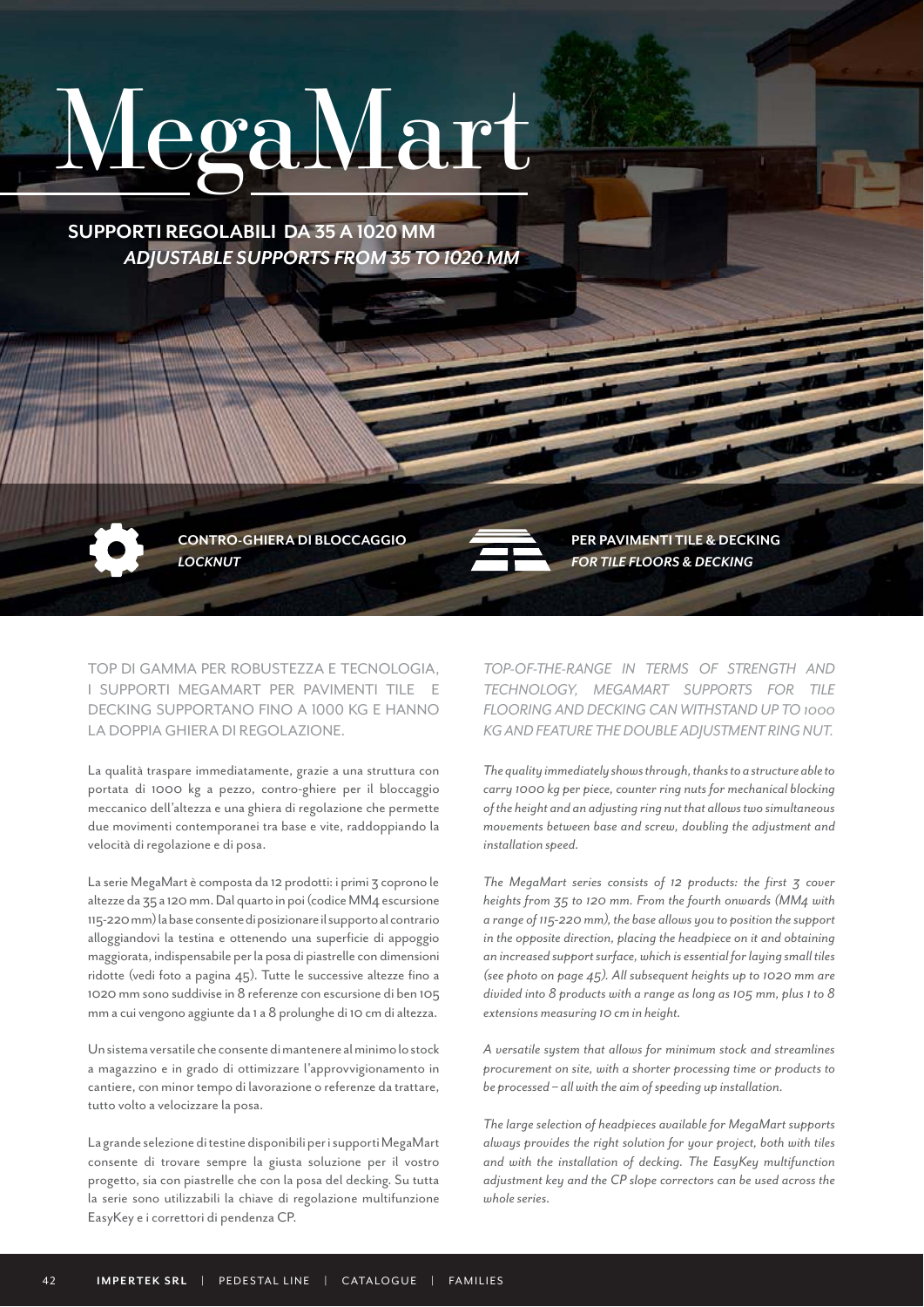

PORTATA DI 1000 KG A PEZZO *1000 KG CAPACITY PER PIECE*

2 POSSIBILITÀ DI UTILIZZARLO SOTTOSOPRA PER UNA MAGGIORE SUPERFICIE D'APPOGGIO *CAN BE USED UPSIDE DOWN FOR A GREATER SUPPORT SURFACE*

CON 10 TESTINE PER PAVIMENTI TILE E DECKING<br>WITH 10 HEADPIECES FOR TILE FLOORS AND DECKING *WITH 10 HEADPIECES FOR TILE FLOORS AND DECKING*

### *What does consist of?* Da cosa è composto?

TESTINA | HEADPIECE con alette per magatello with decking tabs

TESTA | HEAD

CONTRO-GHIERA LOCKNUT

GHIERA DI REGOLAZIONE ADJUSTMENT RING NUT

> CONTRO-GHIERA LOCKNUT

PROLUNGA | EXTENSION

BASE | BASE

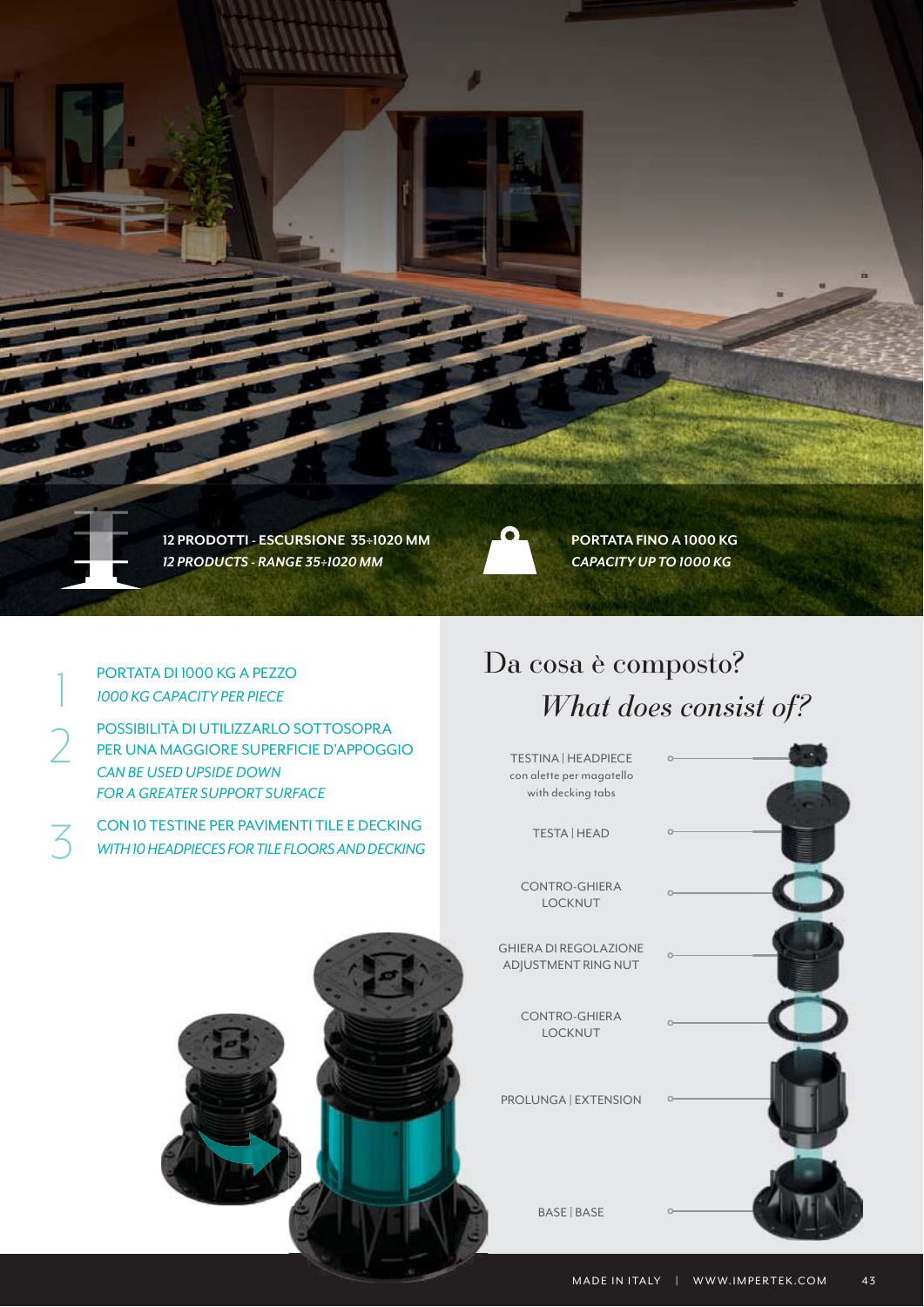

 *MegaMart without headpiece* MegaMart senza testa



#### **CONTRO-GHIERA DI BLOCCAGGIO |** *LOCKNUT*

Le contro-ghiere di bloccaggio meccanico permettono di bloccare meccanicamente l'altezza del supporto una volta raggiunta la quota desiderata: una maggior sicurezza di stabilità. | With the mechanical locknuts, you can mechanically lock the height of the support once it reaches the desired height for greater guaranteed stability.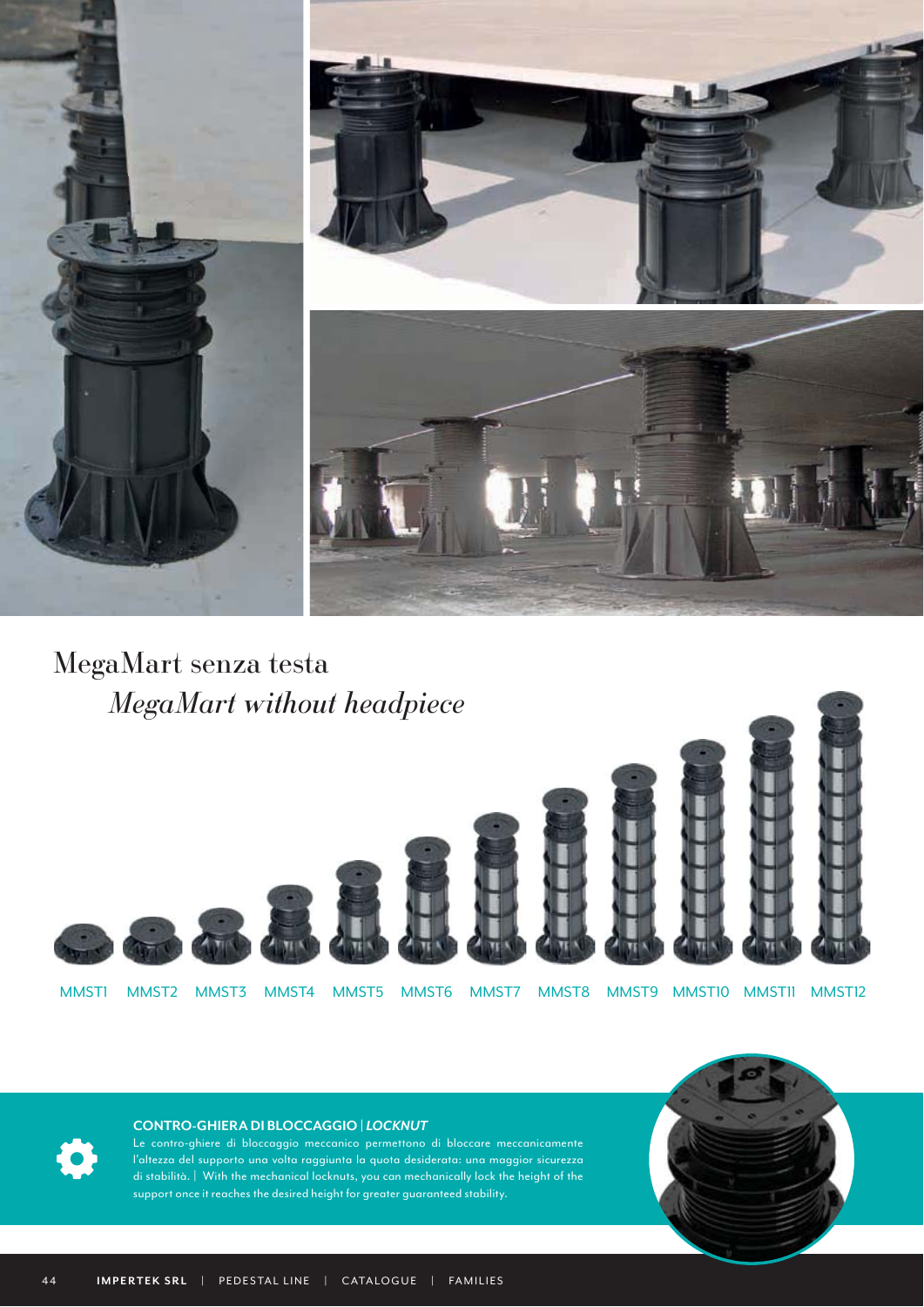

| Sigla   <u>ID</u>  | H Min÷Max mm    | Conf.   Pack. | Codice Code     |
|--------------------|-----------------|---------------|-----------------|
| <b>MMST1</b>       | $35 + 50$       | 20            | 240-617-001-035 |
| MMST <sub>2</sub>  | $50 + 75$       | 20            | 240-617-001-050 |
| MMST3              | $75 \div 120$   | 20            | 240-617-001-075 |
| MMST4              | $115 \div 220$  | 20            | 240-617-001-115 |
| MMST <sub>5</sub>  | $215 + 320$     | 20            | 240K617-001-215 |
| MMST <sub>6</sub>  | $315 \div 420$  | 20            | 240K617-001-315 |
| MMST7              | $415 + 520$     | 20            | 240K617-001-415 |
| MMST <sub>8</sub>  | $515 \div 620$  | 20            | 240K617-001-515 |
| MMST9              | $615+720$       | 20            | 240K617-001-615 |
| MMST <sub>10</sub> | 715÷820         | 20            | 240K617-001-715 |
| <b>MMST11</b>      | 815÷920         | 20            | 240K617-001-815 |
| MMST <sub>12</sub> | $915 \div 1020$ | 20            | 240K617-001-915 |

## In più | Plus

EasyKey è la chiave di regolazione che permette la rotazione millimetrica della ghiera e la chiusura delle due contro-ghiere anche con parte della pavimentazione già posata. | EasyKey is the adjustment key for the millimetric rotation of the ring nut and the closure of the two locknuts even when part of the flooring has already been installed.

### *Related Products*  Prodotti Correlati



Headpieces **Testine** P. 68



Slope corrector Correttore di pendenza P. 70



Anti-shock leveller Livellatore Anti-shock P. 74

Wall clip and Step Sideclips Clip Muro e Sideclips Gradino P. 56

EasyKey adjustment key EasyKey chiave di regolazione P. 72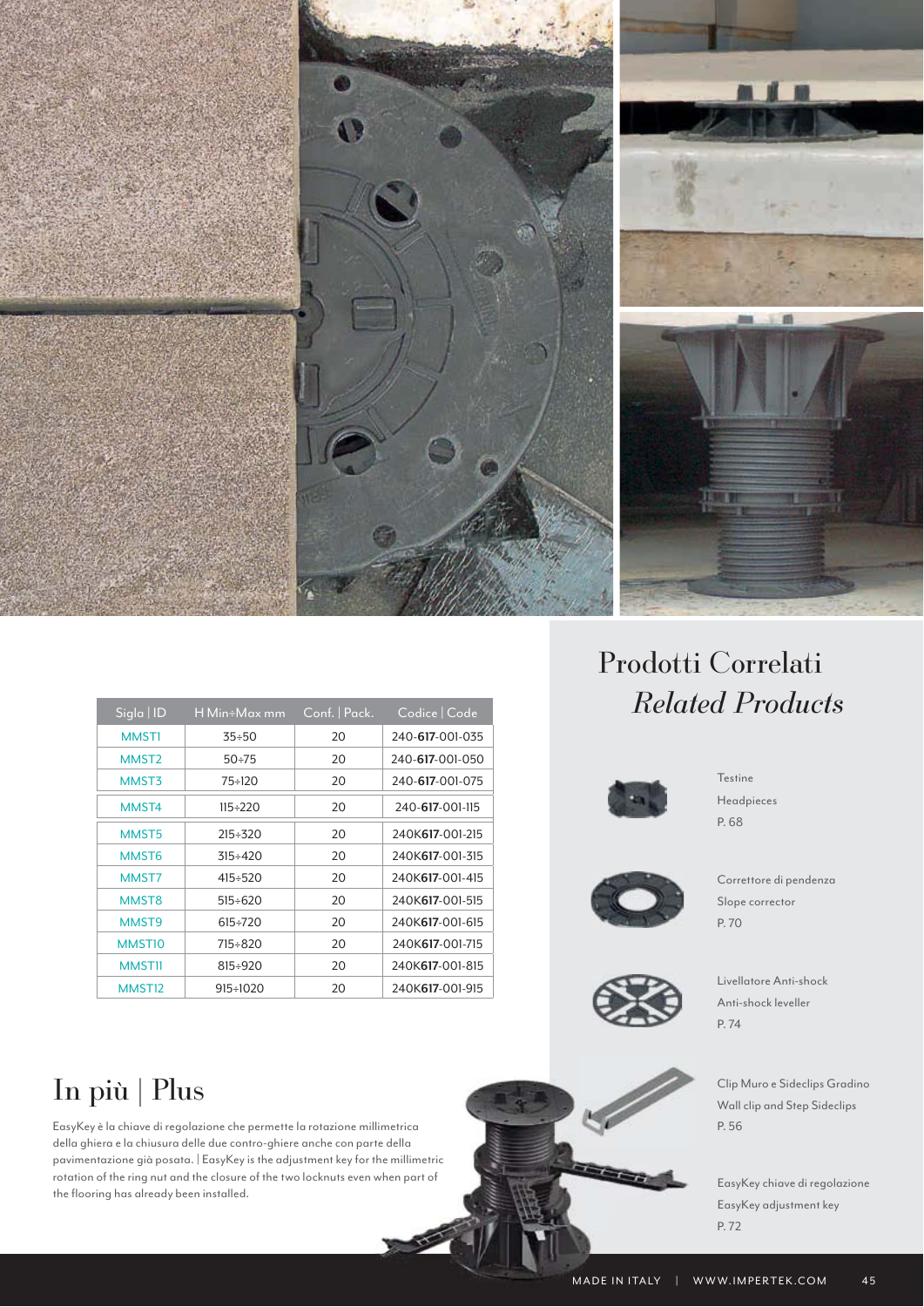## MegaMart S

 *ADJUSTABLE SUPPORTS FROM 121 TO 571 MM* **SUPPORTI REGOLABILI DA 121 A 571 MM**



**PIÙ PRODOTTI IN 1**



*MULTIPLE PRODUCTS IN 1 FOR TILE FLOORS & DECKING* **PER PAVIMENTI TILE & DECKING**

UNA LINEA DI SUPPORTI ESSENZIALE, PER PRESTAZIONI DI ALTO LIVELLO, I SUPPORTI MEGAMART S HANNO SPECIALI PROLUNGHE APPLICABILI IN UN CLICK.

La qualità dei Supporti MegaMart S è equivalente ai compagni della famiglia MegaMart: robusti e imponenti, con portata 1000 kg a pezzo, hanno saputo mantenere le alte prestazioni eliminando elementi non necessari in alcune situazioni di posa.

Il primo prodotto (MMS1) ha altezza 121 mm ed escursione fino a 211 mm; a questo si possono sovrapporre fino a 4 prolunghe alte 90 mm, arrivando fino a 571 mm per il supporto MMS5. La principale caratteristica delle prolunghe per MegaMart S è l'estrema facilità di applicazione: in un solo gesto la prolunga è inserita, velocizzando la fase di posa.

Anche per la serie MegaMart S sono disponibili tutte le testine della gamma superiore garantendo un ampio ventaglio di scelta per ogni situazione, sia con posa di piastrelle che di decking. Su tutta la serie è possibile regolare l'altezza con l'aiuto della pratica chiave di regolazione multifunzione EasyKey e per annullare pendenze fino al 10% sono utilizzabili i pratici correttori di pendenza CP.

*AN ESSENTIAL LINE OF SUPPORTS FOR HIGH-LEVEL PERFORMANCE. MEGAMART S SUPPORTS HAVE SPECIAL EXTENSIONS THAT CAN BE APPLIED WITH A CLICK.*

*The quality of the MegaMart S Supports is equivalent to the quality of the other items of the MegaMart range: sturdy and impressive, with a capacity of 1000 kg per piece, they have been able to maintain high performance by eliminating unnecessary elements in some installation circumstances.* 

*The first product (MMS1) is 121mm high and has a range of up to 211 mm. This can be overlapped with up to 4 extensions 90 mm high, reaching up to 571 mm for the MMS5 support. The main feature of MegaMart S extensions is their extreme easiness of application: the extension is inserted in just one step, thereby speeding up the installation.*

*Also for the MegaMart S series, there are all the headpieces of the superior range, thereby guaranteeing a wide selection for any situation, both with the installation of tiles and decking.*

*The height can be adjusted across the whole series with the help of the convenient EasyKey multifunction adjustment key and slopes up to 10% can be eliminated with the practical CP slope correctors.*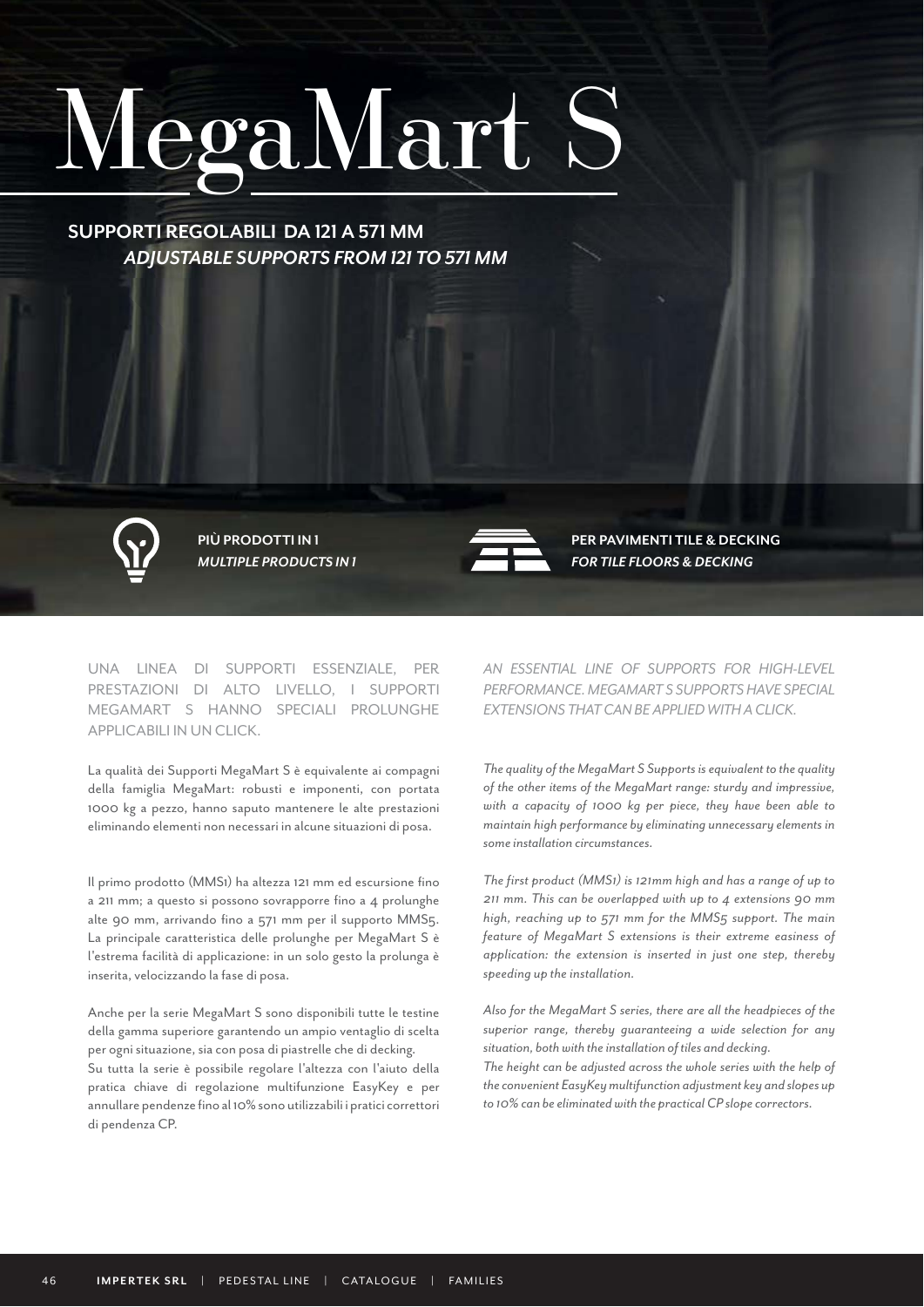

*5 PRODUCTS - RANGE 121÷571 MM CAPACITY UP TO 1000 KG* **5 PRODOTTI - ESCURSIONE 121÷571 MM PORTATA FINO A 1000 KG**



#### PORTATA DI 1000 KG A PEZZO *1000 KG CAPACITY PER PIECE*

CON 4 PROLUNGHE SOVRAPPONIBILI APPLICABILI IN UN CLICK *WITH 4 EXTENSIONS THAT CAN BE PLACED ONE ON TOP OF EACH OTHER AND APPLIED WITH A CLICK*

CON 10 TESTINE PER PAVIMENTI TILE E **DECKING** *WITH 10 HEADPIECES FOR TILE FLOORS AND DECKING*



### *What does consist of?* Da cosa è composto?

TESTINA | HEADPIECE con alette | with tabs

TESTA | HEAD

PROLUNGA | EXTENSION

BASE | BASE

In caso di piani di posa irregolari, al di sotto della base è possibile applicare i correttori di pendenza CP. | With irregular laying surfaces, the CP slope correctors can be applied under the base.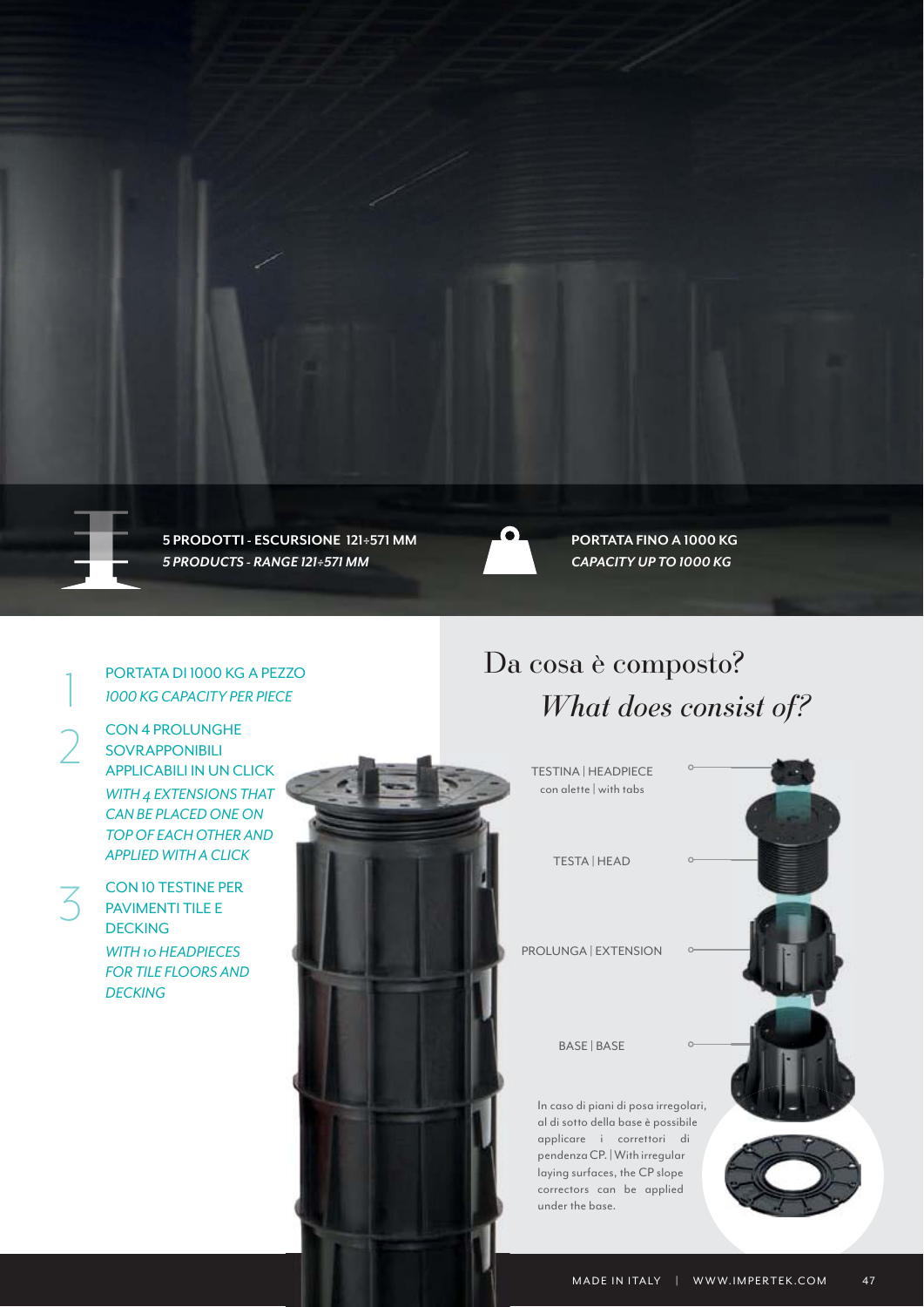

*MegaMart S without headpiece* TECHNICAL SPECIFICATIONS MegaMart S senza testa **SPECIFICHE TECNICHE** 







MMSST1 MMSST2 MMSST3 MMSST4 MMSST5

| $Sigla$   ID       | H Min÷Max mm   | Conf.   Pack. | Codice   Code   |
|--------------------|----------------|---------------|-----------------|
| <b>MMSST1</b>      | 121÷211        | 20            | 240-617-002-121 |
| MMSST <sub>2</sub> | $211 \div 301$ | 20            | 240K617-002-211 |
| MMSST3             | 301÷391        | 20            | 240K617-002-301 |
| MMSST4             | $391 \div 481$ | 20            | 240K617-002-391 |
| MMSST5             | 481÷571        | 20            | 240K617-002-481 |



Le prolunghe per Supporti MegaMart S si differenziano da quelle per MegaMart per l'altezza (90 invece che 100 mm) e per il sistema di aggancio: due pratiche e veloci alette si innestano a scatto alla base del supporto semplicemente con un click a pressione. The extensions for MegaMart S Supports differ from those for MegaMart by height (90 instead of 100 mm) and by coupling system: two fast and practical tabs snap into place at the base of the support simply with a click as you press them.